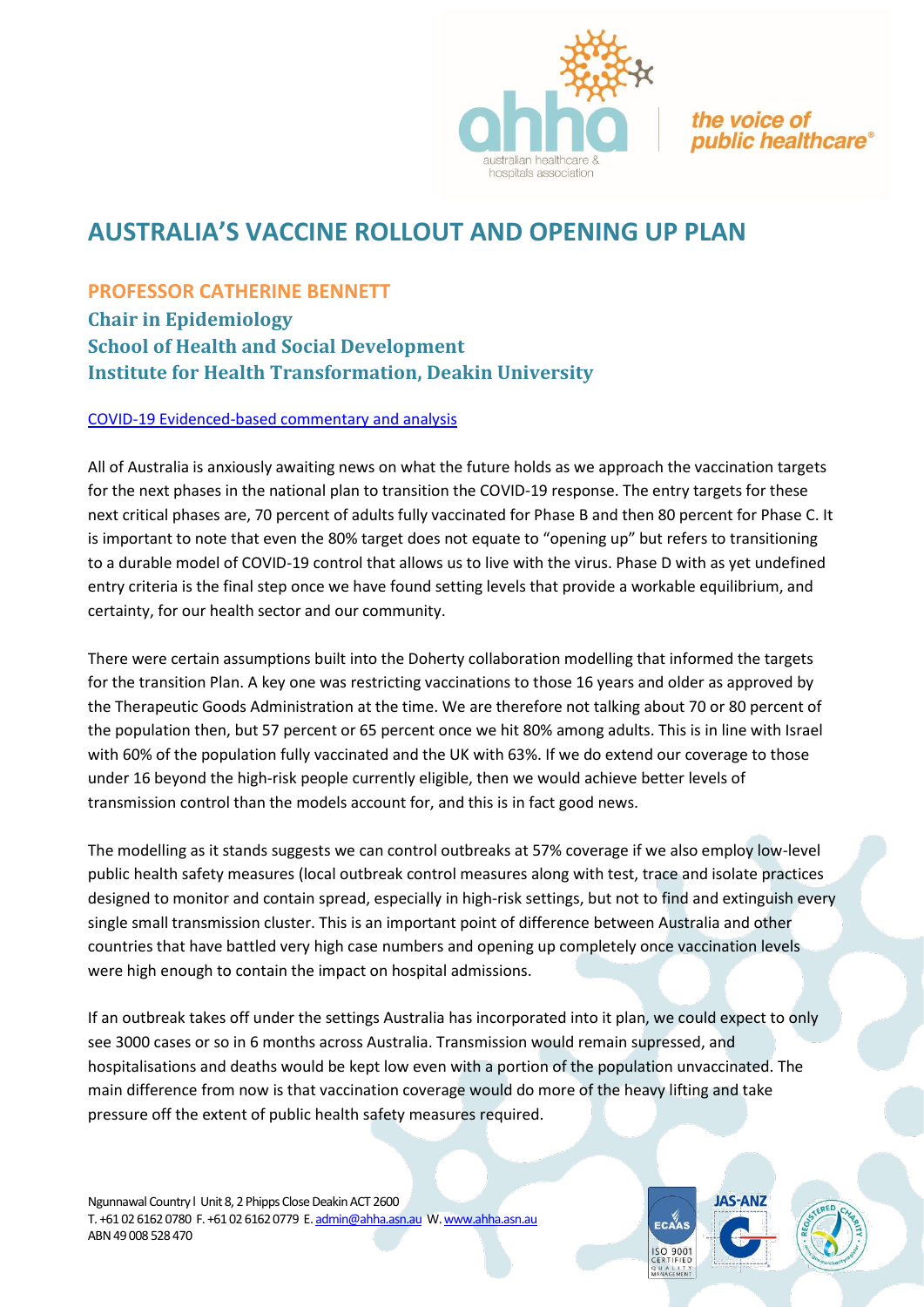The two vaccines currently in use in Australia both afford excellent protection against serious illness, hospitalisation and death of over 95%, and this is true even with Delta infections. The same Public Health England data show that, even during the interval between doses (from two weeks after the first), or in the two weeks before the immune response from the second dose kicks in, there is an 80% reduction in the risk of being hospitalised.

More than 12 percent of COVID-19 cases in Australia in 2021 have been hospitalised, but the proportion will have been decreasing over time as more of those most at risk of serious illness are protected by vaccine. More than 60 percent of those over 70 years of age in NSW are now fully vaccinated, and more than 75 percent have had at least one dose. Currently only five percent of active cases in NSW are in hospital.

We know from the latest data out of the REACT-1 study in the UK, where nearly 100,000 people in the community were randomly sampled and screened for covid-19, that unvaccinated people were three times more likely to be infected and test positive as those who were fully vaccinated. All 527 infections reported were the Delta variant. Those who had received one dose were a third less likely to be infected compared with the unvaccinated. It is important to note, this is counting all infections, not just symptomatic disease or people who are followed up in an outbreak.

These are the some of the parameters that are incorporated into the modelling by the Doherty Institute collaboration so that simulations can be run to see how outbreaks can be managed under various vaccination rate scenarios, supported by different levels of public health interventions. The Australian plan is to move in a staged way to settings that would not allow the virus to rapidly take off, as seen in Israel and the UK for example, but to ease into a new era of infection control in the community.

The Chief Medical Officer, Professor Paul Kelly, described the aim as a "soft landing", and indeed after 18 months of effort and sacrifice, why risk this getting out of control at the eleventh hour? Phase B of the plan, our next step, does not promise any major changes, but starts to implement some safe and, by then tested, modifications such as home quarantine for vaccinated retired travellers. This next phase also promises less reliance on major public health measures, like lockdowns.

But our world has changed since the plan was drawn up. Instead of coming off a zero, or near zero, case base, we find ourselves with entrenched community transmission in NSW, Victoria and now the ACT. Even New Zealand is battling the Delta variant with case number approaching 300. Once community transmission is established, Delta defeats our contact tracing efforts under current vaccination levels with its speed of transmission and high attack rates. Lockdown has been required in all settings to put downward pressure on transmission. But now our vaccination rates are accelerating, and this is bringing forward the dates by which we might achieve those Phase B and C vaccination targets, and the levels of coverage that will assist our outbreak control measures.

The way vaccinations are tracking, we are only a couple of weeks away from every age group over 50 exceeding the benchmark of 80% with one dose completed. Many of those people still on one dose will be about ready for their second, even with the longer interval for Vaxzevria (AstraZeneca).